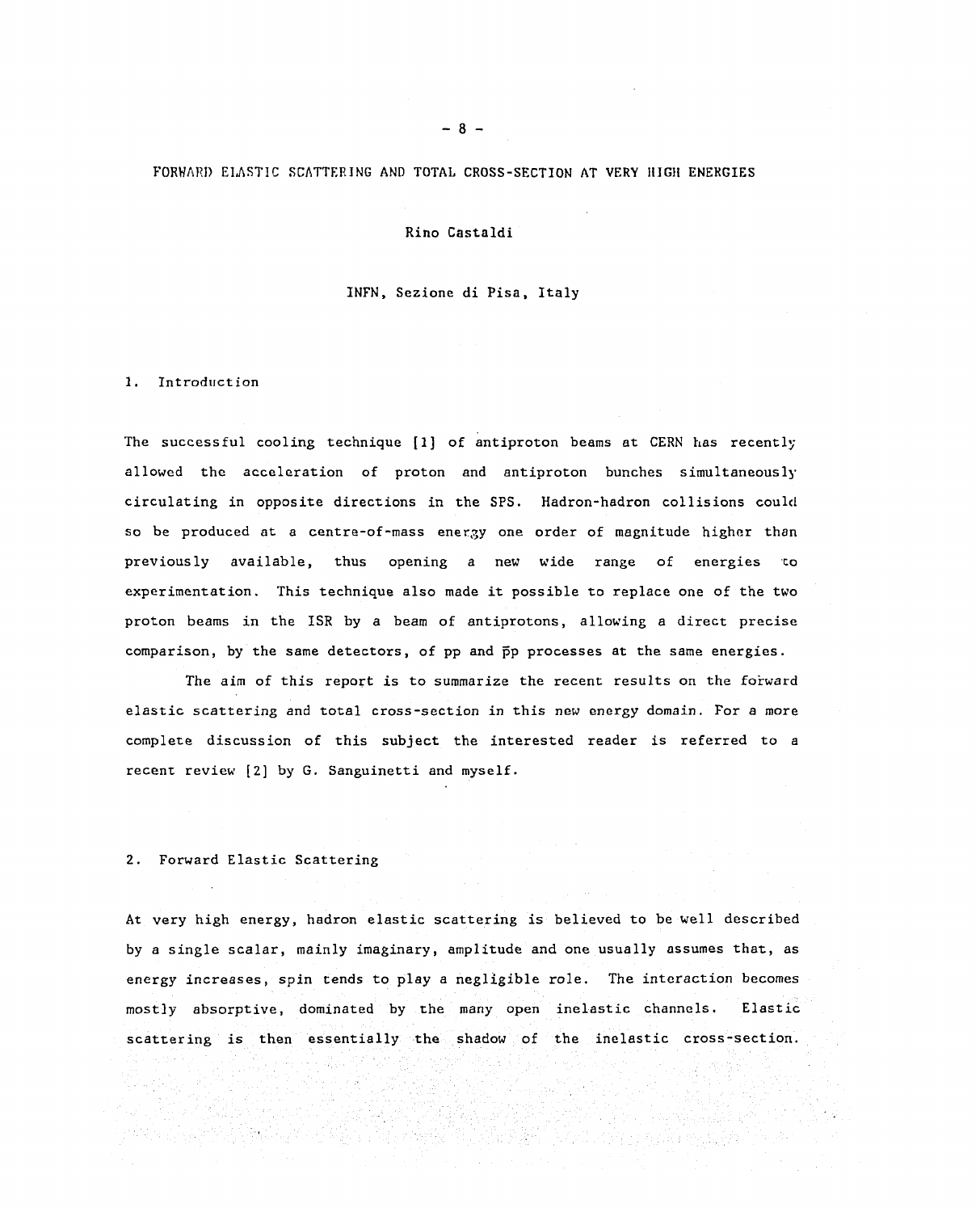Therefore the elastic amplitude has a mainly diffractive character, in close Thereforc the elastic amplitude has a mainly diffractive character, in close analogy with the diffraction of a plane wave in classical optics, and its dependence on the momentum transfer t is the Fourier transform of the spatial dependence on the momentum transfer t is the Fouricr transform of the spatial distribution of the hadronic matter inside the interacting particle. In the distribution of the hadronic matter inside the intcracting particle. 1n the simple case of an absorbing disc of radius R and uniform greyness  $\xi \leq 1$ , to the inelastic cross-section  $\sigma_{\rm inel} = \pi R^2 \xi$  corresponds an elastic hadronic diffraction pattern which is a steep function of tR<sup>2</sup>. Its integral  $\sigma_{1,1}$  is bigger for larger  $\xi$  up to a maximum value  $\sigma_{\text{e}1} = \sigma_{\text{inel}}$  in the limit of a completely black disc  $(\xi = 1)$ . - -n e <sup>4</sup>  $\sigma_{el} = \sigma_{inel}$  in the limit of a completely

In the very forward direction ( $-t < 10^{-3}$  GeV<sup>2</sup>) the elastic differential cross-section is dominated by an almost real Coulomb amplitude, which is well understood theoretically and can easily be calculated. In the  $|\tt t|$  region tetween  $10^{-3}$  and  $10^{-2}$  GeV<sup>2</sup> the Coulomb and the nuclear amplitude are of the same order of magnitude and may give rise to a non-negligible interference effect, if the hadronic amplitude is not purely imaginary. The measurement of the the hadronic amp1itude is not purely imaginary. The measurement of the interference term allows the determination of the phase of the nuclear amplitude interference term al10ws the determination of the phase of the nuclear amplitude F in the forward direction, which is usually expressed as the ratio of the real to the imaginary part of the amplitude  $p(s) = [Re F(s,t)/Im F(s,t)]_{t=0}$ .

In this very forward t-region the elastic differential cross-section is 1n this very forward t-region the e1astic differential cross-section is determined by both the nuclear and Coulomb amplitude: determined by both the nuclear and Coulomb amplitude: do/dt =  $|f_{\text{N}} \pm f_{\text{C}}|$  exp[i $\phi$ (t)] $|^2$ , where the upper sign is used for pp and the lower sign for  $\bar{\text{p}}$ p scattering. The nuclear amplitude  $\text{f}_\text{N}$  can be parametrized in terms of the total cross-section  $\sigma^+_{\rm tot}$  and of the slope B of the forward elastic peak, by means of the optical theorem, as disregarding spin effects and assuming that the real and imaginary parts have disregarding spin effects and assuming that the real and imaginary parts have the same exponential t-dependence in this region. The Coulomb amplitude  $f_{\text{C}}$ represents the well-known Rutherford scattering and is expressed by  $f_{\alpha} = -2\sqrt{\pi \alpha G^2(t) / |t|}$ , where  $\alpha$  is the fine structure constant and  $G(t)$  is the proton electromagnetic form factor. The small phase factor  $\phi(t)$  arises from the simultaneous presence of both hadronic and electromagnetic exchanges in the same  $f_N = (1/4\sqrt{\pi})(i+\rho)\sigma_{\text{tot}} \exp(\beta t/2),$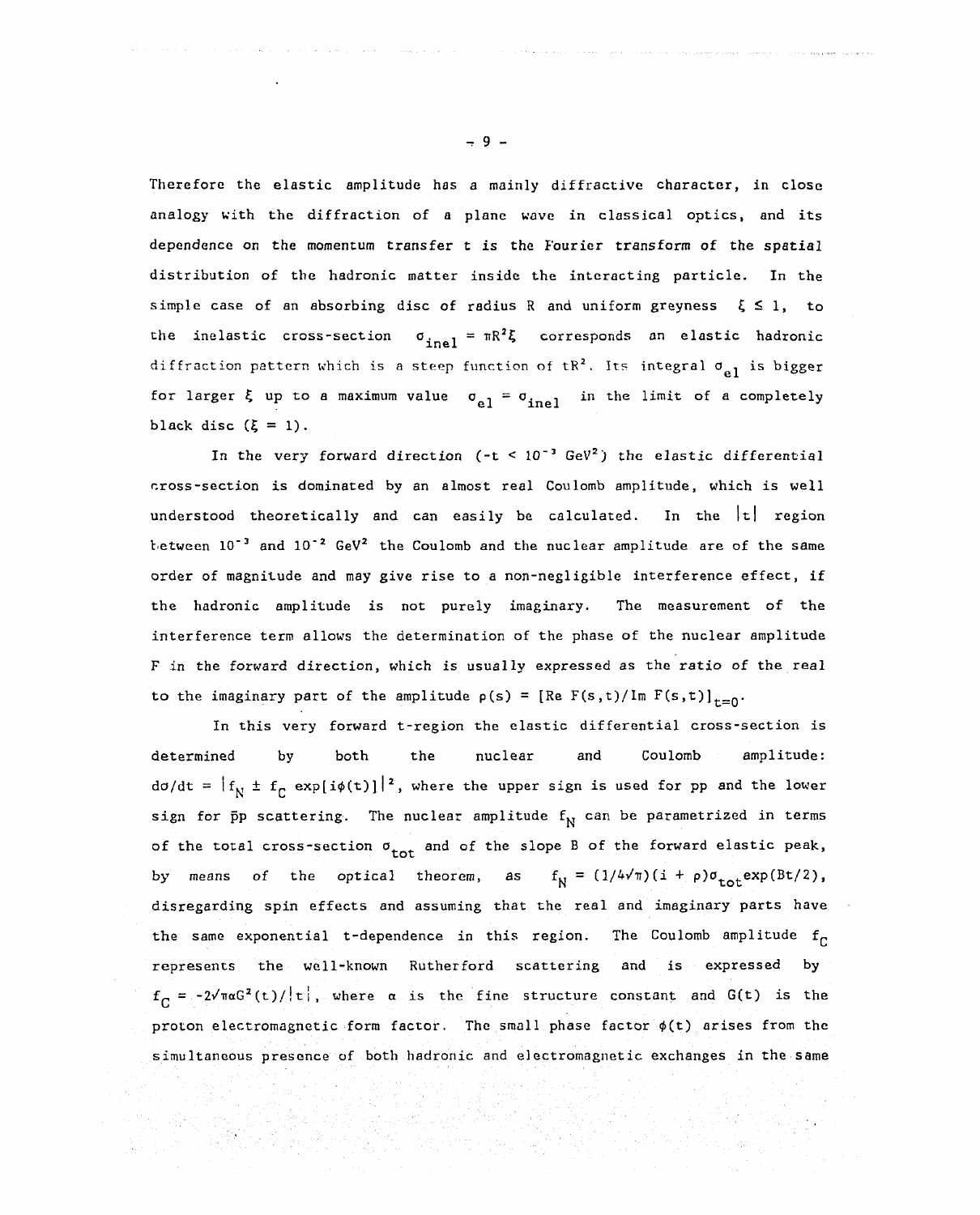diagram [3] and has opposite sign in the pp and in the pp channels. The relative importance of the interference term is maximum when the nuclear and the Coulomb amplitudes are comparable (at -t  $\approx 8\pi\alpha/\sigma_{\text{tot}}$ ). Its contribution to the cross-section in a first approximation is  $\approx$  -( $\pm$ )(p +  $\phi$ ) $\alpha \sigma_{\text{tot}}/|\text{t}|$  and can easily be distinguished from the steeper  $1/t^2$  dependence of the Coulomb term and from the relatively flat nuclear contribution. If the factor (p +  $\phi$ ) is positive the interference is destructive for pp and constructive for pp scattering. intcrfercncc is dcstructive for pp 8nd constructive for pp scattering.

A sizeable destructive interference, which becomes more and more A sizeable destructive interfcrence, which becomes more and more pronounced as energy increases, was indeed observed in the ISR pp data [4] . pronounced as energy increases, was indeed observed in the ISR pp data [4] This was the experimental evidence that p, which was observed to go through zero This was the experimenta1 evidence that p, which was observed to go through zero at Fermilab energies [5] , increases towards higher and higher positive values at Fermi1ab energies [5] , increases towards higher and higher positive va1ues over the whole ISR energy range. Data on the pp elastic differential over the whole ISR energy range. Data on the pp elastic differential cross-section in this t-region have also become available recently at the ISR [6] . In this case a constructive interference is observed, which indicates a rising positive value of p in this energy range for  $\bar{p}p$  scattering too. A summary of ISR data on  $\rho$  for both pp and pp scattering is shown in Figure 1, together with lower energy data. together with lower energy data.

The real part of the elastic amplitude is related to the imaginary part via dispersion relations. On the other hand, the imaginary part at  $t = 0$  is related to the total cross-section by the optical theorem. As a consequence, it is possible to write the parameter p at a given energy as an integral of the total cross-section over energy. Such an integral relation can be approximated total cross-section over energy. Such an integral re1ation can be approximated by a local expression which relates  $\rho$  to the derivative of  $\sigma_{\text{tot}}$  with respect to energy [7] [8] : energy [7] [8]

 $p(s)$  = (π/2σ<sub>tot</sub>) dσ<sub>tot</sub>/d ln s.

This equation is not really adequate to compute the values of p as a function of energy in a quantitative way but has the merit of describing the qualitative energy in a quantitative way but has the merit of describing the qualitative connection between p and  $\sigma_{\text{tot}}$  at asymptotic energies in a transparent way. In particular, it allows to understand easily the result, rigorously proved in Reference  $[9]$  , that a rising total cross-section implies a positive value of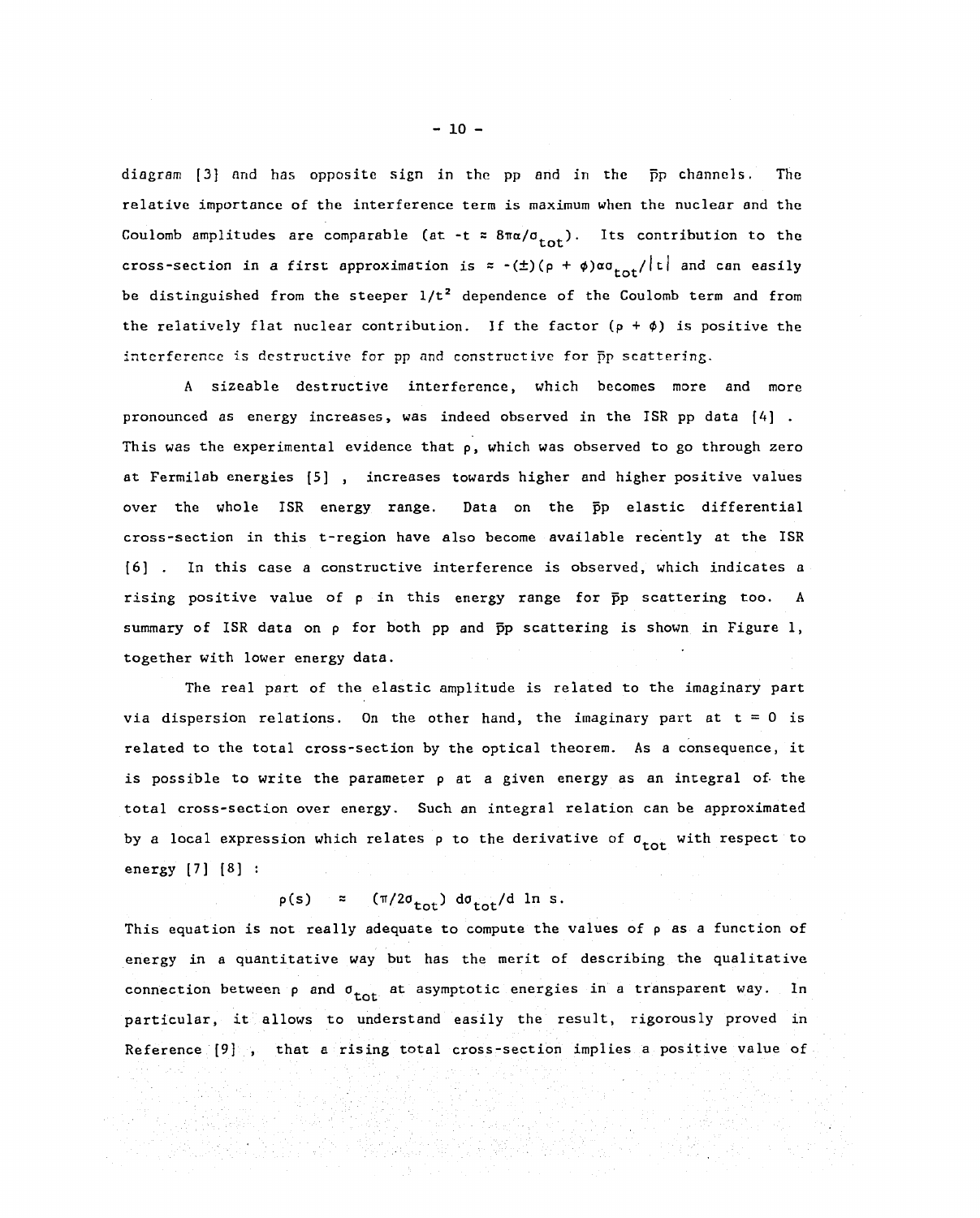p. For instance, in the case of an asymptotic behaviour which saturates the p. For instanca, in thc casc of an 8symptotic behaviour which saturates the Froissart bound ( $\sigma_{\text{tot}} \sim \ln^2 s$ ), p goes to zero from positive values as  $\pi/\ln s$ .

One of the most salient feature of the elastic differential cross-section One of the most salient feature of the elastic differential cross-section do/dt observed for pp scattering at the ISR is the presence of a pronounced narrow peak around the forward direction, which decreases almost exponentially narrow peak around the forward direction, which decreases almost exponential1y in t by more than six orders of magnitude, down to  $-t \approx 1.4$  GeV<sup>2</sup>. In a geometrical picture such a smooth diffraction pattern over so wide a t-interval gcomctrical picturc such a smooth diffraction pnttcrn ovcr 50 wide a t-interval indicates that the transverse distribution of matter inside the proton is nearly Gaussian. As energy increases, the slope of the pp forward peak becomes steeper Gaussian. As energy increases, the slope of the pp forward peak becomes steeper indicating, in the optical analogy, an expansion of the interaction radius. indicating, in the optical analogy, an expansion of the interaction radius.

Recent data on pp elastic scattering at the ISR are compared in Figure 2 Recent data on pp e1astic scattering at the lSR are compared in Figure 2 with pp data taken at the same energies by the same experiment [10] . It is with pp data taken at the S8me energies by the same experiment [10). It is remarkable how the shape of the  $\bar{p}p$  distribution, which is notably steeper at lower energies, becomes similar to that of pp distribution in the ISR energy lower energies, becomes similar to that of pp distribution in the ISR energy range. The energy dependence of the slope of the elastic differential cross-section for pp and pp scattering, shown in Figure 3, indicates a shrinkage of the diffraction peak at a rate of at least In s [11] [12] [13] . It appears of the diffraction peak at a rate of at 1east 1n s [11) [12] [13]. It appears evident from there that, as energy increases, the antiproton and the proton tend to behave exactly in the same way. Such a behaviour is indeed expected at asymptotic energies, since the Cornille-Martin theorem states that the elastic asymptotic energies, since the Cornille-Martin theorem states that the elastic differential cross-sections of particle and antiparticle in the region of the differential cross 5ections of particle and antiparticle in the region of the diffraction peak tend to be the same for s →  $\infty$ .

From Figure 3 one can also notice that the value of the slope B is From Figure 3 one can a150 notice that the value of the slope B is different at different values of t. As a matter of fact, the forward elastic different at different values of t. As a matter of fact, the forward elastic peak deviates from a pure exponential in t, and rather than a constant slope B peak deviates from a pure exponential in t, and rather than a constant slope B one should introduce a local slope B(t) = (d/dt) In (do/dt). A slope which one should introduce a local slope B(t) = (djdt) ln (dσ/dt). A slope which continuously decreases with increasing |t! is observed up to Fermilab energies, where the elastic diffraction peak is reasonably well described by an where the elastic diffraction peak is reasonably wel1 described by an exponential with the addition of a small quadratic term [14] , of the kind  $exp(Bt + Ct^2)$ . On the other hand, ISR data exhibit a rather sudden break

**- 11 -** - 11 -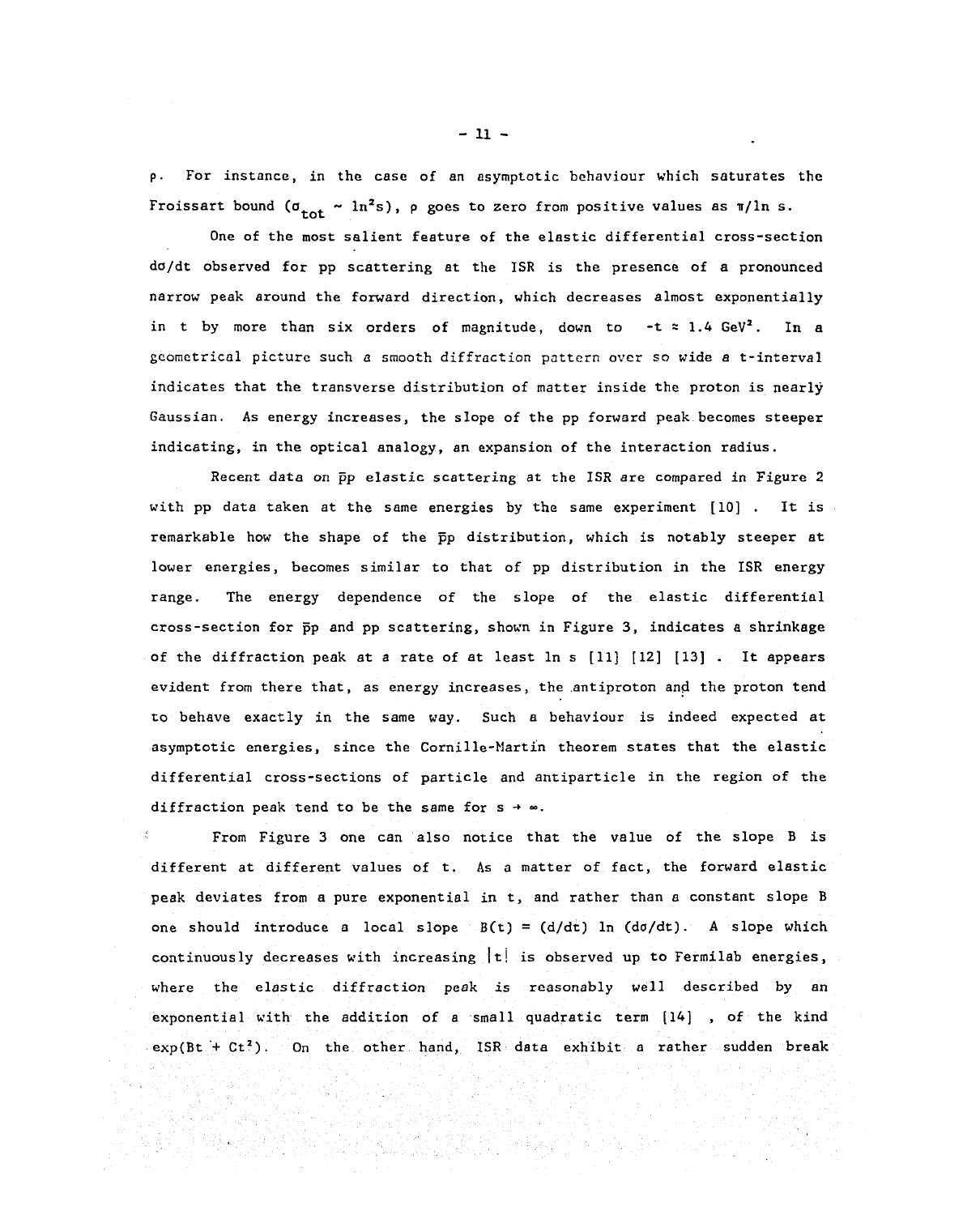localized around  $-t$  = 0.13 GeV<sup>2</sup>. A similar feature is observed in the  $\bar{p}p$ elastic differential cross-section measured at the SPS Collider at  $\sqrt{s}$  = 546 GeV. As illustrated in Figure 4, in the region  $0.03 < -t < 0.15$  GeV<sup>2</sup> the data show no hint of curvature and are well fitted by a single exponential of slope no hint of curvature and are well fitted by a single exponential of slope  $B = 15.2 \pm 0.2$  GeV<sup>-2</sup> [15] with no need for a quadratic term. A significant quadratic dependence can only be obtained from fits over a t-region that extends up to at least 0.3 GeV<sup>2</sup>. However, such a parametrization appears to be inadequate to represent the data in the t-range from 0.03 to 0.5 GeV<sup>2</sup>. On the other hand, a single exponential fits the data in the region other hand, a sing1e exponential fits the data in the region 0.2  $\le$  -t  $\le$  0.7 GeV<sup>2</sup>: it is remarkable that in such a wide t-interval the slope appears to remain constant  $[15]$   $[16]$   $[17]$   $[18]$  , with a value of 13.4  $\pm$  0.3 GeV<sup>-2</sup>. The phenomenon of a fast slope variation by about two units in a small t-interval between 0.1 and 0.2 GeV<sup>2</sup> is represented in Figure 5 (from Reference [19] ), where the local slope of the diffraction peak is shown in Reference [19] ), where the local slope of the diffraction peak is shown in various t-intervals, at  $\sqrt{s} = 53$  and 546 GeV. Independently of this double-slope structure, the antishrinkage observed in pp elastic scattering at lower energy turns now into a shrinkage similar to that of the pp diffraction lower energy turns now into a shrinkage similar to that of the pp diffraction peak. In a geometrical picture the slope of the diffraction peak is proportional to the square of the mean interaction radius: the shrinkage of the diffraction peak therefore reflects an increase of the dimension of the nucleon. diffraction peak therefore reflects an increase of the dimension of the nucleon.

#### 3. Total Cross-Section 3. Total Cross-Section

The total cross-section is one of the basic parameters of hadron scattering The total cross section is one of the basic parameters. of hadron scattering processes. Although this quantity is directly the sum of the many cross-sections processes. Although this quantity is directly the sum of the many cross-sections of all accessible final states, it is simply related via the optical theorem to the imaginary part of the amplitude of forward elastic scattering. To such a the imaginary part of the amplitude of forward elastic scattering. To such a simple process, axiomatic approaches are possible exploiting the general simp1e process, axiomatic approaches are possib1e exploiting the general principles of scattering theory, such as unitarity, analyticity, and crossing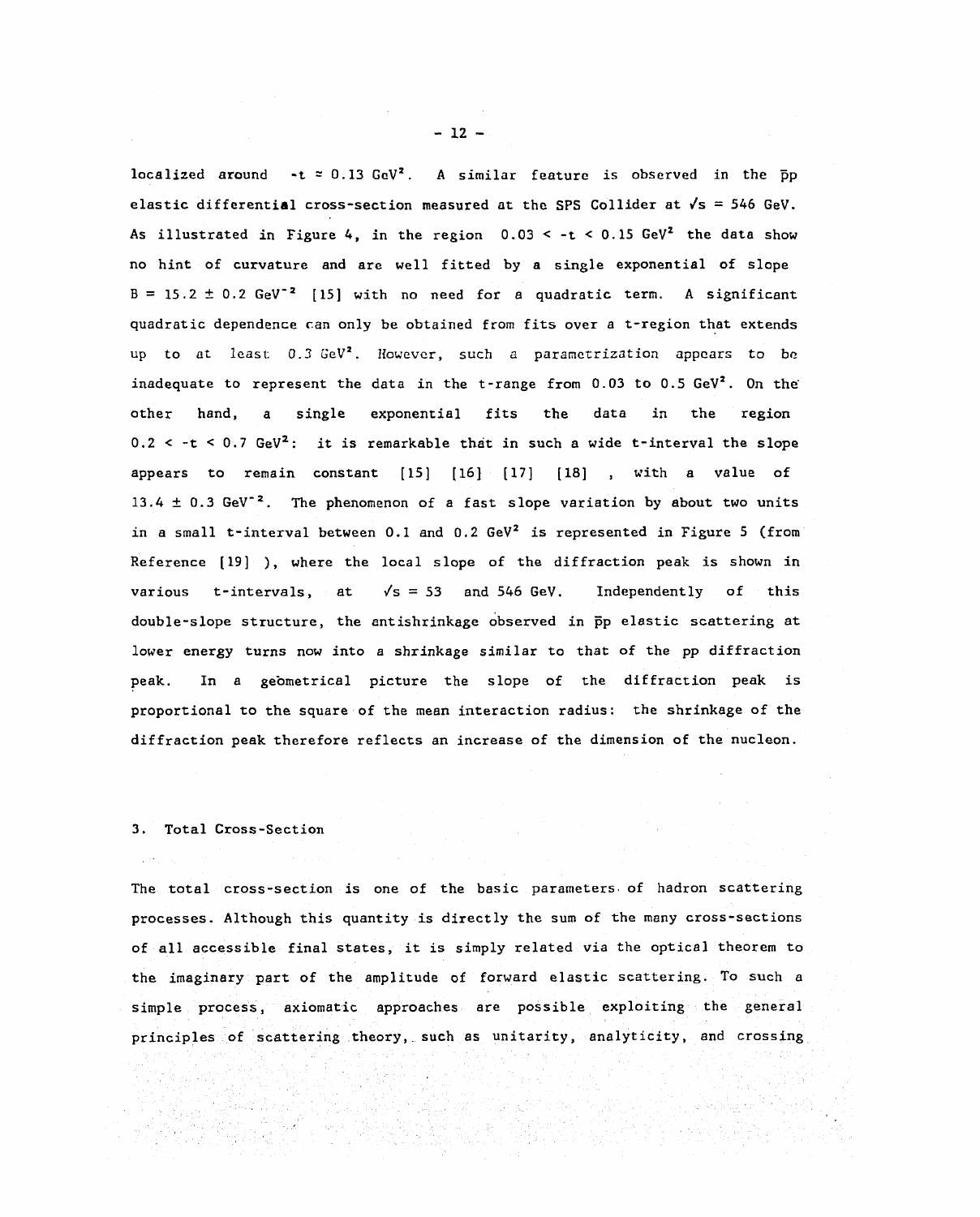symmetry. Therefore a number of theorems and bounds can be derived, which symmetry. Therefore a nUmber of theorems and bounds can be derived, which constrain the asymptotic behaviour of the total cross-section in the limit constrain the asymptotic behaviour of the total cross-section in the limit s +  $\bullet$ . Well-known examples are the Froissart bound, which limits the asymptotic energy dependence of  $\sigma_{\text{tot}}$  to a  $\ln^2$ s growth at maximum, and the Pomeranchuk theorem, which states that the ratio of the total cross-sections of particle and antiparticle should tend to unity. Experimental measurements of  $\sigma_{\text{tot}}$  at the highest available energies therefore play a fundamental role in probing the setting in of an eventual asymptotic regime. setting in of an eventual asymptotic regime.

Total cross-sections cannot be measured at colliding-beam machines by Total cross sections cannot be measured at colliding-beam machines by traditional transmission techniques. Three different methods have been used traditiona1 transmission tcchniques. Three different methods have been used instead, by measuring simultaneously two of the three following quantities: total interaction rate, forward elastic rate, machine luminosity. The most direct method [20] determines  $\sigma_{\text{tot}}$  by the ratio between the total interaction rate, measured in a detector with full solid-angle coverage, and the luminosity. rate, measured in a detector with fu11 solid-angle coverage, and the luminosity. A second method [21] exploits the optical theorem, extrapolating to  $t = 0$  the  $\overline{\phantom{x}}$ measured rate of small-angle elastic scattering. In both cases an absolute measured rate of smal1-angle elastic scattering. 1n both cases an absolute calibration of the machine luminosity is required, usually performed either by calibration of the machine luminosity is required, usually performed either by the van der Meer method [22] [23] . or by direct measurements of beam profiles the van der Meer method [22] [23]. or by direct measurements of beam profiles [24] [25] , or even by the measurement of a known electromagnetic process such as Coulomb scattering [26] . When a high-precision luminosity calibration is not available, the simultaneous measurement of low-t elastic scattering and of not available, the simultaneous measurement of low-t elastic scattering and of the total rate allows the determination of  $\sigma^{\phantom{\dagger}}_{\small{\small{tot}}}$  without the need for, an independent luminosity measurement [27] [28] [29] . The use of the optical theorem in the second and third methods implicitly assumes that spin effects at small t can be disregarded. The plausibility of this assumption was firmly supported by the precise measurements performed at the ISR, where all three methods were exploited simultaneously [27] , obtaining consistent results to an acuracy of better than 1% ( see a discussion in Reference [30] ).

Until the coming into operation of the ISR, total cross-sections were believed to approach a finite limit with increasing energy. Actually some hints

believed to approach a finite limit with increasing energy. Actually some hints of the some hints of the some

 $-13 -$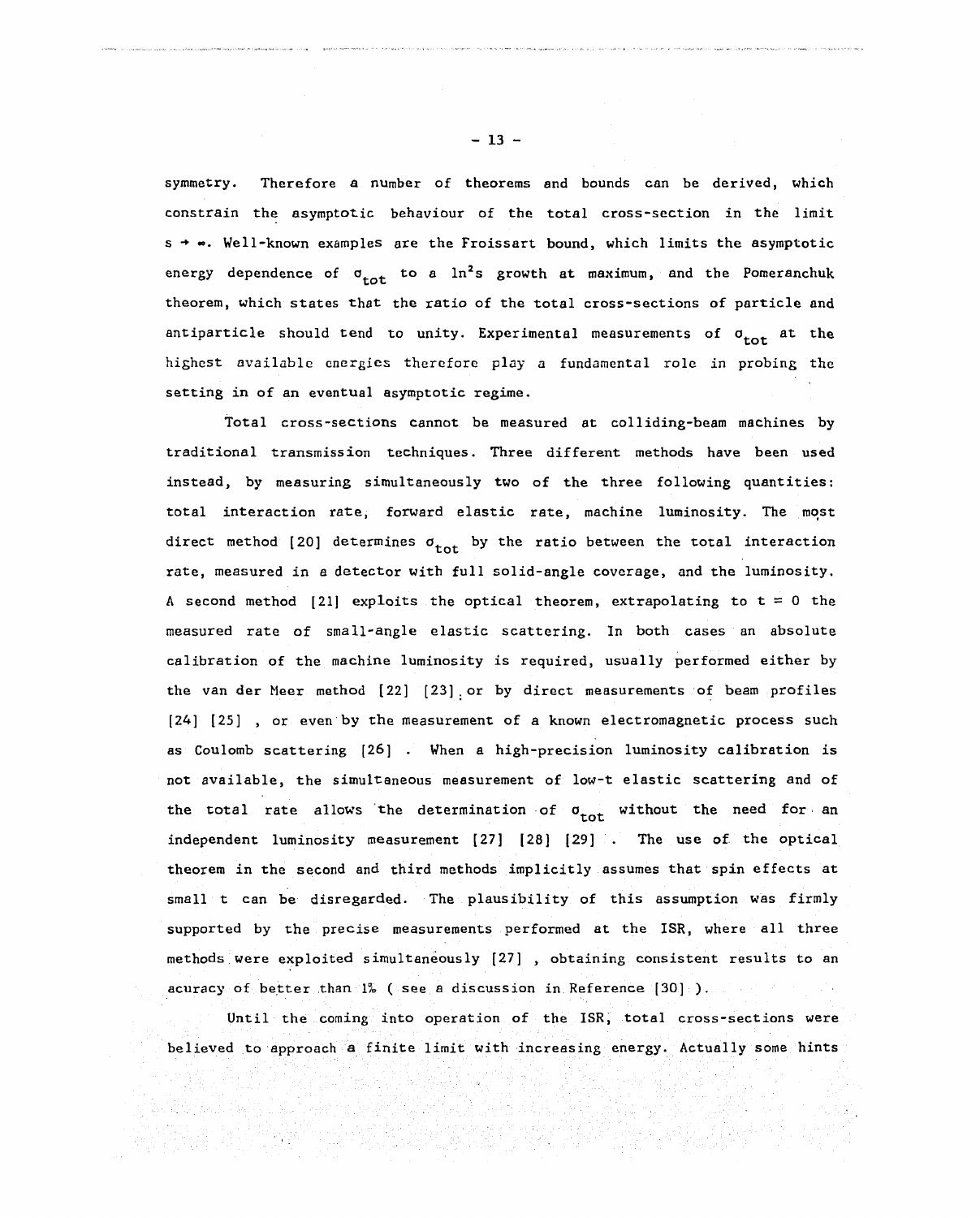of a growth were present in cosmic-ray data at very high energy [31] in addition of a growth were present in cosmic-ray data at very high energy [31] in addition to the well-known rising trend of  $\sigma_{\text{tot}}(K^+ p)$  that was considered as a transient feature. Moreover, the possibility of indefiniteiy rising hadron cross-sections had also been considered theoretically [32] [33] . Nonetheless, the generally-accepted prejudice was that total cross-sections should tend to constant values, and the discovery of the pp rising cross-section at the ISR [21] [20] undeniably came as a surprise. Afterwards, this trend was found to be a general feature of all hadronic total cross-sections. a genera1 feature of a11 hadronic tota1 cross sections.

The value of  $\rho$  is sensitive to the variation of  $\sigma_{\tt tot}$  with energy, via dispersion relations. The simultaneous study of  $\rho$  and  $\sigma_{\texttt{tot}}$  therefore provides a better understanding of the energy dependence of  $\sigma_{\text{tot}}$  and allows a sensible extrapolation in a domain which extends well beyond the accessible energy range. extrapo1ation in a domain which extends we11 beyond the accessible energy range. This kind of analysis, pioneered in Reference [4] on p and  $\sigma_{\mathbf{t}}$  - data then available up to ISR energies, was indeed able to predict that the pp and pp total cross-sections should keep rising at least to  $\sqrt{s}$  = 300 GeV at a rate very close to  $\ln^2 s$ .

Recently, the pp total cross-section has been measured at the SPS Collider [29] at an energy as high as  $\sqrt{s}$  = 546 GeV. The observed value of 61.9  $\pm$  1.5 mb is ~50% higher than at the ISR and indicates that a  $\sigma_{\text{tot}}$  rise at a rate compatible with  $\ln^2$ s persists also in this new energy domain. This Collider measurement is shown in Figure 6 together with a compilation of lower Collider measurement is shown in Figure 6 together with a compi1ation of 10wer energy pp and pp total cross-section data which includes the recent pp results energy pp and pp tota1 cross-section data which inc1udes the recent pp results from the ISR [6] [34] . The dispersion relation fit of Reference [4] mentioned from the ISR [6] [34] . The dispersion re1ation fit of Reference [4] mentioned above is also shown in Figure 6 for comparison (the simultaneous fit to the real above is a1so shown in Figure 6 for comparison (the simultaneous fit to the real part is the curve shown in Figure 1). One can notice that the recent  $\bar{p}p$  data at the highest energies agree well with the prediction of this analysis and their the highest energies agree well with the prediction of this analysis and their inclusion in fits of this kind confirms the  $\ln^2$ s behaviour of  $\sigma_{\text{tot}}$  [13] [35] . It is striking that data at present energies indicate a rate of growth of σ<sub>tor</sub> which is just the fastest function allowed at asymptotic energies by the which is just the fastest function allowed at asymptotic energies by the Froissart bound. A suggestive hypothesis is that the observed qualitative

- 14 - -14 -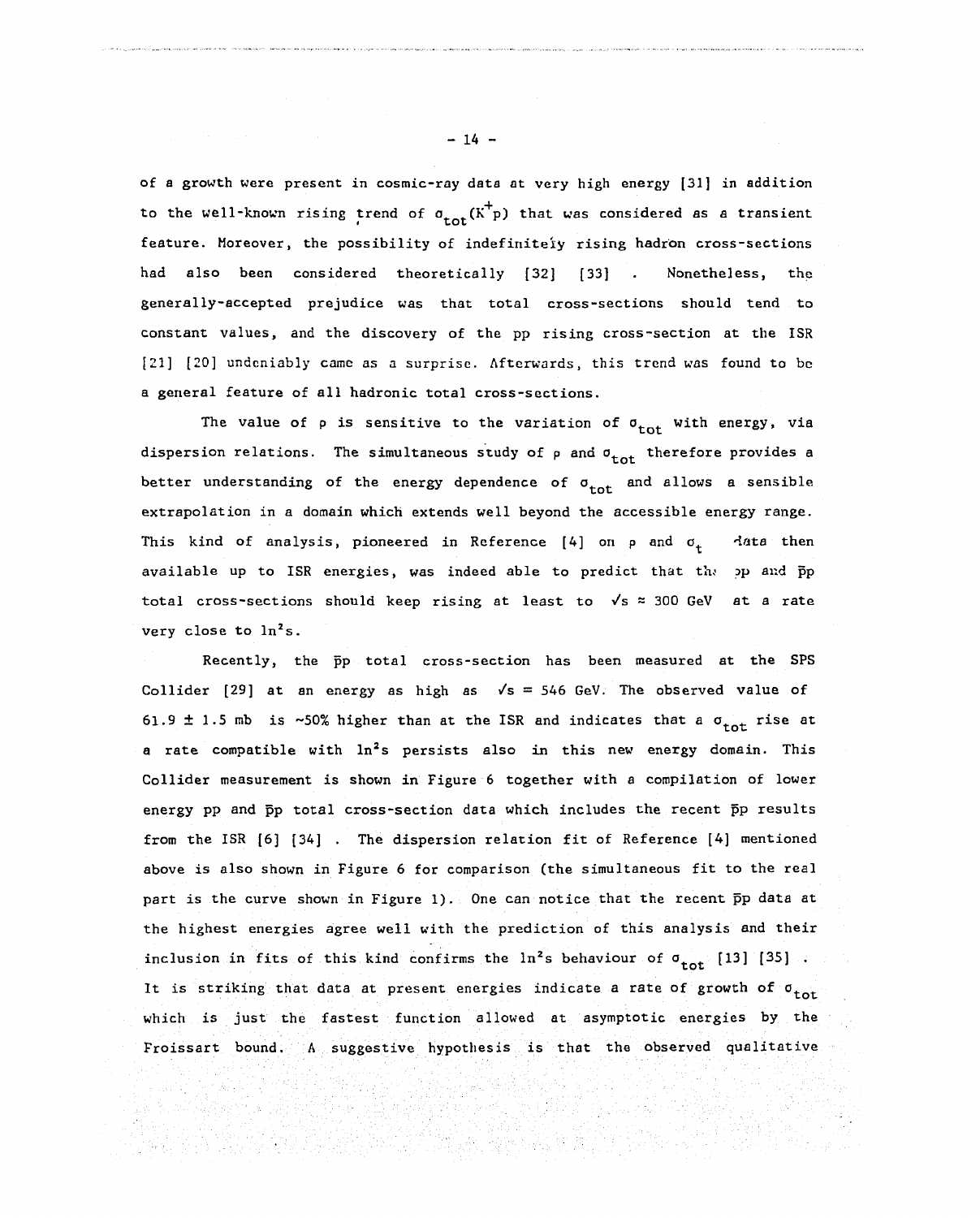saturation of the Froissart bound could be the manifestation of an asymptotic regime, appearing already at present energies, which leads hadron total cross-sections to increase indefinitely at this rate.

At the energy of the Collider the pp and pp tota' cross-sections are expected to have practically the same value. The total cross-section difference expected to have practical1y the same value. The total cross-section difference  $\Delta \sigma = \sigma_{\text{tot}}(\bar{p}p) - \sigma_{\text{tot}}(pp)$  is shown in Figure 7. Its energy dependence exibits a Regge behaviour of the kind s<sup>od</sup>, with  $\alpha$  = 1/2, which makes it tend to zero rather rapidly. Actually, if total cross-sections rise indefinitely, their difference does not necessarily have to vanish and might even increase logarithmically with energy, still preserving the limit  $\sigma_{\text{tot}}(\bar{p}p)/\sigma_{\text{tot}}(pp) \rightarrow 1$ as required by the Pomeranchuk theorem at infinite energy. Non-vanishing as required by the Pomeranchuk theorem at infinite energy. Non-vanishing asymptotic contributions (odderons) to the part that is odd under crossing of asymptotic contributions (odderons) to the part that is odd under crossing of the forward elastic amplitude, which determines the behaviour of  $\Delta\sigma$ , have indeed been considered in the literature [36] . The operation of the ISR both with proton and antiproton beams has allowed the study of the convergence of pp and prυton and antiproton beams has allowed the study of the convergence of PP and pp total cross-sections in an energy interval where the difference is expected pp total cross sections in an energy interval where the difference is expected to become very small. While  $\sigma_{tot}$ (pp) starts to rise at these energies, the difference Ao keeps decreasing following the same inverse power law observed at lower energy. The ISR data from Reference [34] (black points in Figure 7) could actually suggest a small, systematic deviation above the Regge fit. However, actual1y suggest a small, systematic deviation above the Regge fit. However, this measurement could include a small but significant electromagnetic inelastic contribution to  $\Delta \sigma$  -- up to 0.4 mb according to the authors  $-$ - from which the data of Reference [6] (open circles) are free. As a conclusion, the data are data of Reference [6] (open circles) are free. As a conclusion, the data are well compatible with the behaviour expected in the framework of a standard Regge exchange picture, with no need for odderons, though a sufficiently small contribution of this kind cannot of course be excluded.

Data on pp and  $\bar{p}p$  total elastic cross-section o<sub>pi</sub> measured at the ISR and at the SPS Collider, and the corresponding ratio  $\sigma_{\alpha 1}/\sigma_{\text{tot}}$ , are shown in Figures 8a and 8b, respectively, together with lower energy data. Similarly to  $\sigma_{\text{tot}}$ ,  $\sigma_{\text{a1}}$  also starts rising at ISR energies, reaching a value of

사는 경찰 도시<br>발대관 300명

999 J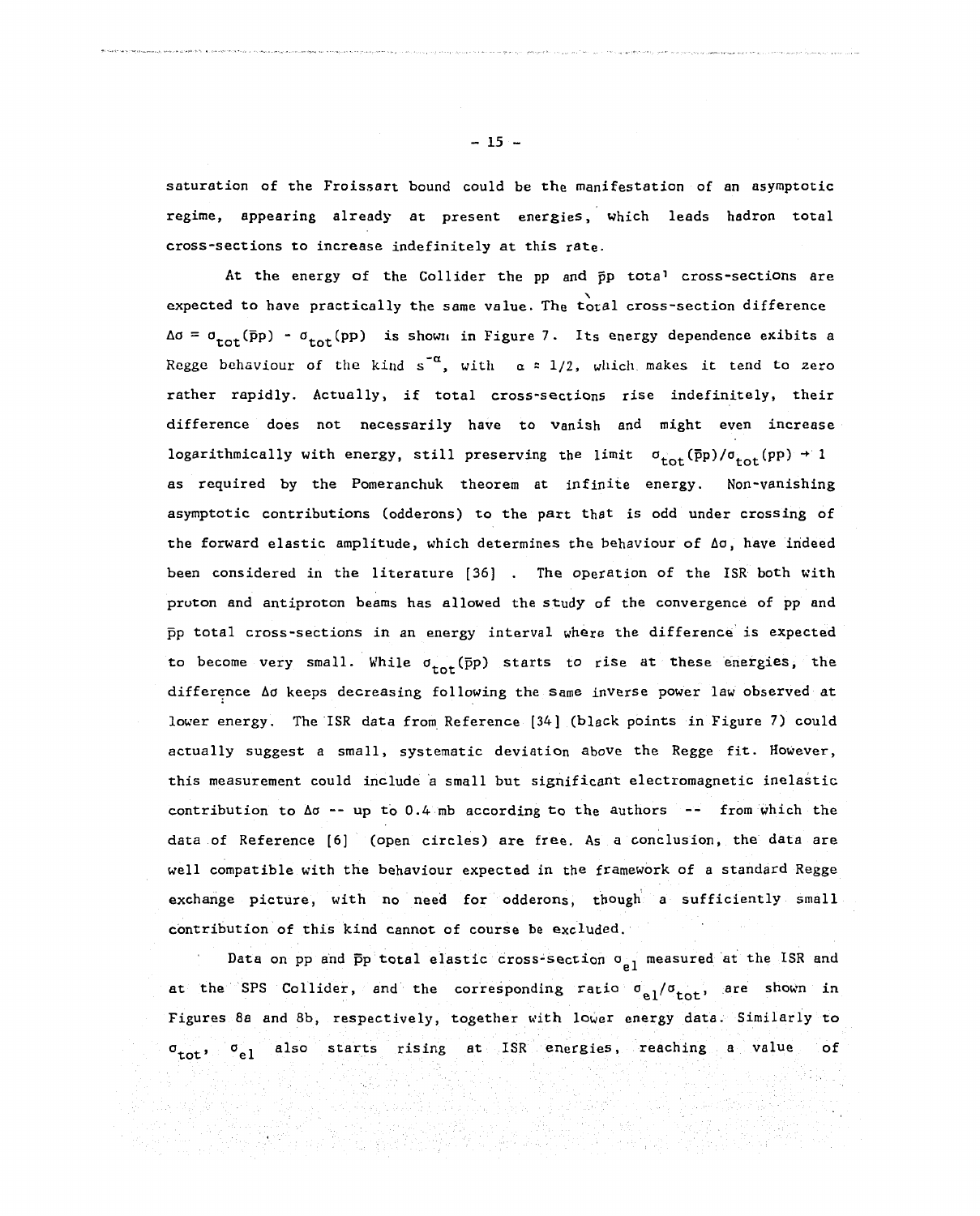13.3  $\pm$  0.6 mb at the SPS pp Collider [29] . More than  $\sigma_{a1}$  itself, the ratio σ<sub>οl</sub>/σ<sub>tot</sub> has a crucial role in the investigation of the high-energy regime of hadron scattering, since this parameter is directly sensitive to the hadron opacity. Great interest was aroused a few years ago, when this ratio was found opacity. Great interest was aroused a few years ago, when this ratio was found to reach a constant value of about 0.175 over the whole energy range of the ISR to reach e constant value of about 0.175 over the whole energy range of the ISR [37] . This value is below the saturation limit of 0.5, which is typical of a [37J . This value 1S below the saturation limit of 0.5, which i5 typica1 of a fully absorbing black disc. This was interpreted as the attainment of a "geometrical scaling" regime in which the proton blackness stabilizes at a "geometrical scaling" regime in which the proton blackness stabilizes at a rather "grey" value and the observed ln<sup>2</sup>s rise of  $\sigma$ <sub>tot</sub> only reflects a steady expansion of the proton radius like In s. However, the validity of this attractive simple picture has been denied by the recent result from the SPS pp attractive simple ricture has heen denied by the recent result from the SPS pp Collider. The measured value  $\sigma_{a}$ <sub>1</sub>/ $\sigma_{\text{tot}}$  = 0.215 ± 0.005 at  $\sqrt{s}$  = 546 GeV [29] definitely indicates an increase of the opacity with increasing energy.

definitely indicates an increase of the opacity with increasing energy. This violation of "geometrical scaling" appears quite evident also in an Collider. Here, in addition to a clear expansion of the interaction radius, the Collider. Here, in addition to a clear expansion of the interaction radius, the central opacity is also found to be definitely larger than at ISR energies (see This violation of "geometrical scaling" appears quite evident a1so in an impact parameter analysis (38) of pp elastic scattering data at the SPS central opacity is also found to be definitely larger than at ISR energies (see a more detailed discussion in Reference [2] ).

It is worth stressing that the energy dependence of the parameter  $\sigma_{\rm e1}/\sigma_{\rm tot}$  is crucial in order to discriminate between the various theoretical models that claim to describe the asymptotic behaviour of hadron scattering. mode1s that c1aim to describe the asymptotic behaviour of hadron scattering. These can be classified coarsely in three groups [39] : in addition to the These can he classified coarsely in three groups [39] in addition to the "geometrical scaling" approach mentioned above, in which the ratio  $\sigma_{\bf e1}/\sigma_{\bf tot}$  is expected to be energy independent, other models have been developed in which this parameter is predicted either to decrease or to increase with energy. In this parameter i5 predicted either to decrease or to increase with energy. 1n the Reggeon Field Theory with "critical Pomeron" [40] the opacity, and thus  $\sigma_{_{\bf P}1}/\sigma_{_{\bf tot}},$  decreases with increasing energy, while the expansion of the radius prevents  $\sigma$ <sub>tot</sub> from decreasing. This approach seems now to be excluded by the Collider measurements. Gollider measurements. It is worth stressing that the energy dependence of the parameter

- 16 - - 16 -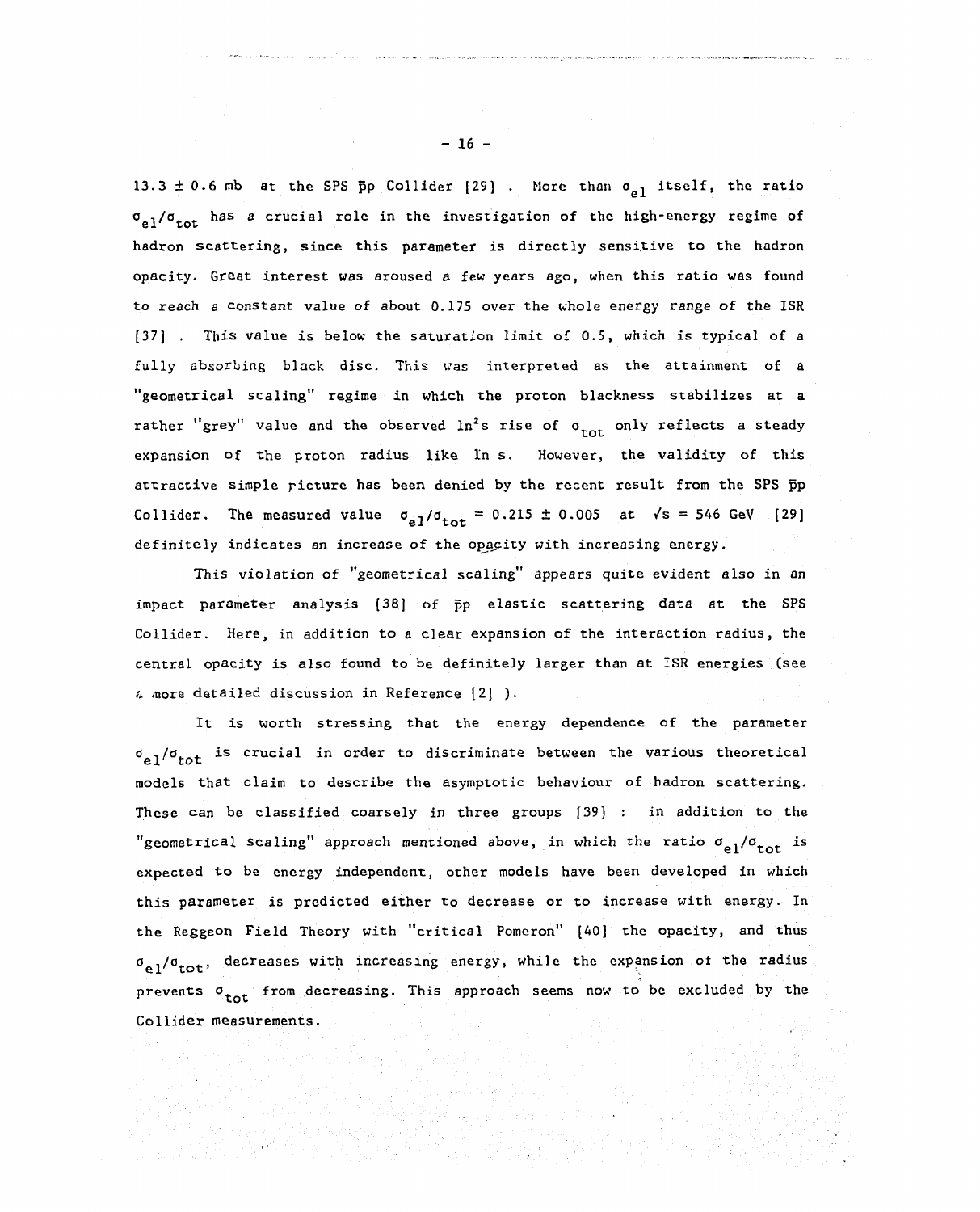A more interesting approach stems from the original idea that was at the A more interesting approach stems from the original idea that was at the basis of the Chou-Yang model [41] . In this geometrical picture, elastic **in the set of the community** scattering is considered as the result of the attenuation of the incoming wave scattering is considered as the resu1t of the attenuation of the incoming wuve through the extended distribution of matter inside the hadron. In this kind of models ("factorizing eikonal") [33] [42] [43] the asymptotic regime is still fare away in energy, although  $\sigma_{\texttt{tot}}$  already increases with a dependence close to  $\ln^2$ s: the opacity is also increasing slowly with energy, so that hadrons tend gradually to become completely black discs. The ratio  $\sigma_{\alpha 1}/\sigma_{\text{tot}}$  is therefore predicted to reach the value 1/2 at infinite energy (the "supercritical string" predicted to reach the value 1/2 at infinite energy (the "supercritica1 string" model [44] also exhibits similar features). The recent findings at the SPS  $\bar{p}p$ Collider clearly favour the latter class of models. Co11ider c1ear1y favour the 1atter c1a5s of mode1s.

Another parameter often used to probe the asymptotic behaviour of hadron scattering, which however is not independent of  $\sigma_{e1}/\sigma_{\text{tot}}$ , is the ratio  $\sigma_{\text{tot}}/B$ . Similarly to the former, the latter is also sensitive to the hadron opacity. Simi1ar1y to the former, the 1atter is a1so sensitive to the hadron opacity. The trend of this quantity is illustrated in Figure 8c up to Collider energy and The trend of this quantity is illustrated in Figure 8c up to Col1ider energy and appears to be similar to that of  $\sigma_{a}$ ,  $/\sigma_{\text{tot}}$ . After reaching a constant plateau in the ISR energy range at about 8.4 it rises again up to  $\sigma_{\text{tot}}/B = 10.5 \pm 0.3$  at  $\sqrt{s}$  = 546 GeV.

As a conclusion, the measurements at the nowadays highest available As a conc1usion, the measurements at the nowadays highest. avai1able energies consistently indicate that the hadron opacity, which was believed to have definitely reached a constant value already at ISR energies, is actually have definite1y reached a constant va1ue a1ready at ISR energies, is actually increasing: hadrons become not only larger, but also darker as energy increases. Despite the observed qualitative saturation of the Froissart bound, there is Despite the observed qualitative saturation of the Froissart bound, there is still a long way to go in the approach to the elusive asymptopia.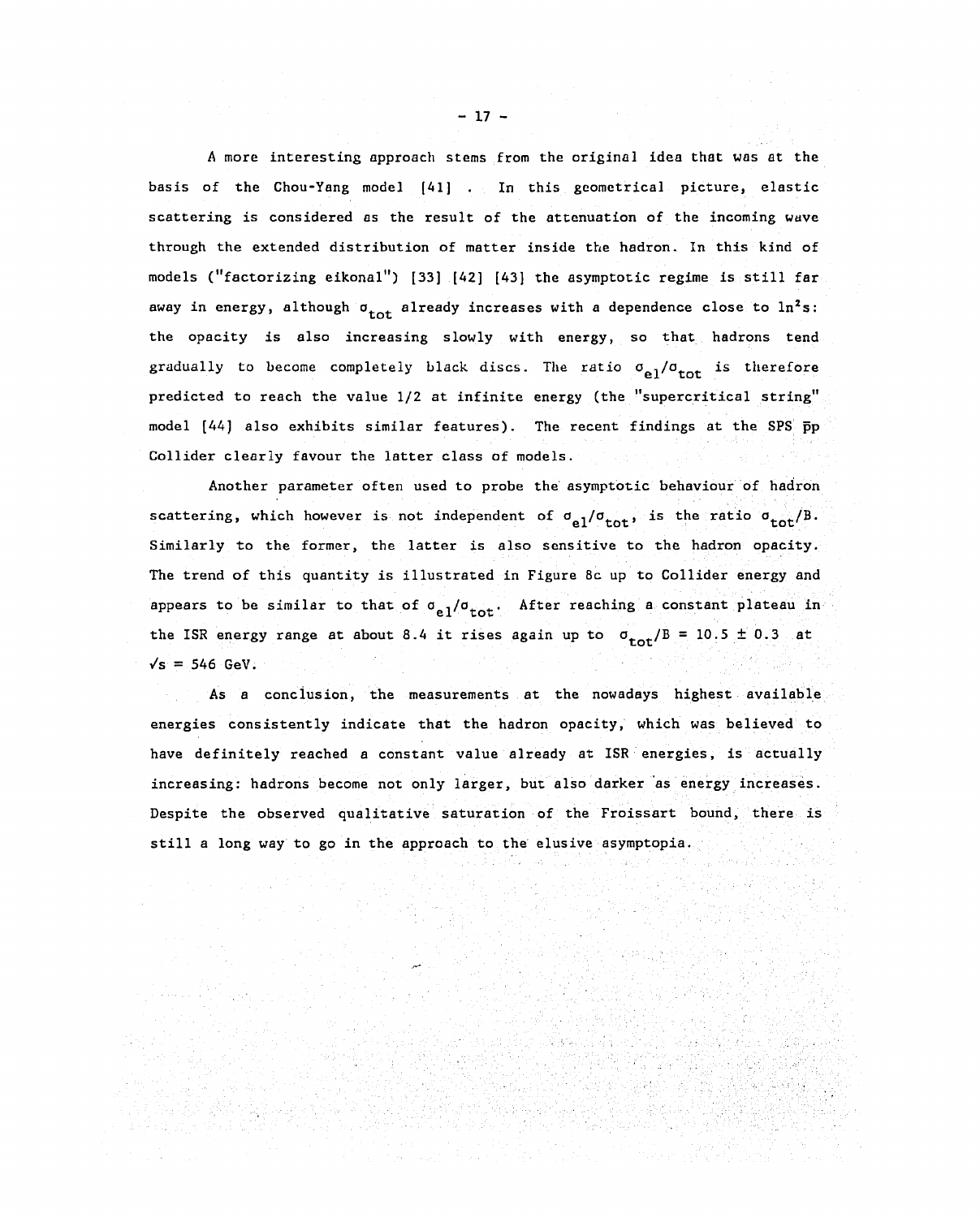$-18 -$ 

# $\mathcal{O}(\frac{1}{2})$ References Refercnces

 $\mathcal{L}^{\text{max}}_{\text{max}}$  , where  $\mathcal{L}^{\text{max}}_{\text{max}}$ 

| $\left\{ 1\right\}$                         | Moehl, D. et al., Phys. Rep. 58:73-119 (1980) and references therein                                     |
|---------------------------------------------|----------------------------------------------------------------------------------------------------------|
| $\left\lceil 2 \right\rceil$                | Castaldi, R., Sanguinetti, G., CERN-EP/85-36, to be published in Ann.<br>Rev. Nucl. Part. Sci. 35 (1985) |
| $[3]$                                       | West, G. B., Yennie, D. R., Phys. Rev. 172:1413-22 (1968); Locher, M. P.,                                |
|                                             | Nucl. Phys. B2:525-31 (1967); Cahn, R.N., Zeit. Phys. C15:253 (1982)                                     |
| [4]                                         | Amaldi, U. et al., Phys. Lett. 66B:390-94 (1977)                                                         |
| [5]                                         | Bartenev, V. et al., Phys. Rev. Lett. 31:1367-70 (1973)                                                  |
| [6]                                         | Amos, N. et al., Phys. Lett. 120B:460-64 (1983); Phys. Lett. 128B:343-48<br>(1983)                       |
| $\left[\begin{array}{c}7\end{array}\right]$ | Bronzan, J. B., Kane, G. L., Sukhatme, U. P., Phys. Lett. B49:272-76 (1974)                              |
| [8]                                         | Sidhu, D. R., Sukhatme, U. P., Phys. Rev. D11:1351-53 (1975)                                             |
| [9]                                         | Khuri, N. N., Kinoshita, T., Phys. Rev. 137:B720-29 (1965)                                               |
| $[10]$                                      | Breakstone, A. et al., Nucl. Phys. B 248:253-60 (1984)                                                   |
| $[11]$                                      | Burq, J. P. et al., Phys. Lett. 109B:124-28 (1982)                                                       |
| $[12]$                                      | Block, M.M., Cahn, R.N., Phys. Lett. 120B:229-32 (1983)                                                  |
| [13]                                        | Gauron, P., Nicolescu, B., Phys. Lett. 143B:253-58 (1984)                                                |
| [14]                                        | Schiz, A. et al., Phys. Rev. D24:26-45 (1981); Ayres, D. S. et al., Phys.                                |
|                                             | Rev. D15:3105-38 (1977); Akerlof, C. W. et al., Phys. Rev. D14:2864-77<br>(1976)                         |
| $[15]$                                      | Bozzo, M. et al., Phys. Lett. 147B:385-91 (1984)                                                         |
| $[16]$                                      | Battiston, R. et al., Phys. Lett. 127B:472-75 (1983); Phys. Lett.                                        |
|                                             | $115B:333-37$ (1982)                                                                                     |
| $[17]$                                      | Arnison, G. et al., Phys. Lett. 128B:336-42 (1983)                                                       |
| $[18]$                                      | Bozzo, M. et al., Int. Conf. on High Energy Physics, Brighton, 1983,<br>paper 116                        |
| [19]                                        | Matthiae, G., 15th Symposium on Multiparticle Dynamics, Lund, 1984                                       |
| $[20]$                                      | Amendolia, S. R. et al., Phys. Lett. 44B:119-24 (1973); Nuovo Cimento                                    |
|                                             | $17A:735-55(1973)$                                                                                       |
| $[21]$                                      | Amaldi, U. et al., Phys. Lett. 44B:112-18 (1973)                                                         |
| $\left\{ 22 \right\}$                       | van der Neer, S., CERN Internal Report ISR-PO/68-31 (1968)                                               |
| $\lceil 23 \rceil$                          | Rubbia, C., CERN $\bar{p}p$ NOTE 38 (1977)                                                               |
| $[24]$                                      | Amendolia, S. R. et al., Proc. Int. Conf. on Instrumentation for High                                    |
|                                             | Energy Physics, Frascati, 1973, p. 397-401 (1973).                                                       |
| [25]                                        | Bosser, J. et al., Internal Report CERN/SPS 84-11/DI-MST (1984) submitted                                |
|                                             | to Nucl. Instrum. Methods                                                                                |
| [26]                                        | Amaldi, U. et al., Phys. Lett. 43B:231-36 (1973)                                                         |
| [27]                                        | Amaldi, $U.$ et al., Phys. Lett. 62B:460-66 (1976);<br>Nucl.<br>Phys.                                    |
|                                             | $B145:367-401(1978)$                                                                                     |
| [28]                                        | Battiston, R. et al., Phys. Lett. 117B:126-30 (1982)                                                     |
| [29].                                       | Bozzo, M. et al., Phys. Lett. 147B:392-98 (1984)                                                         |
| $[30]$ .                                    | Martin, A., CERN-TH $4082/84$ (1984)                                                                     |
|                                             |                                                                                                          |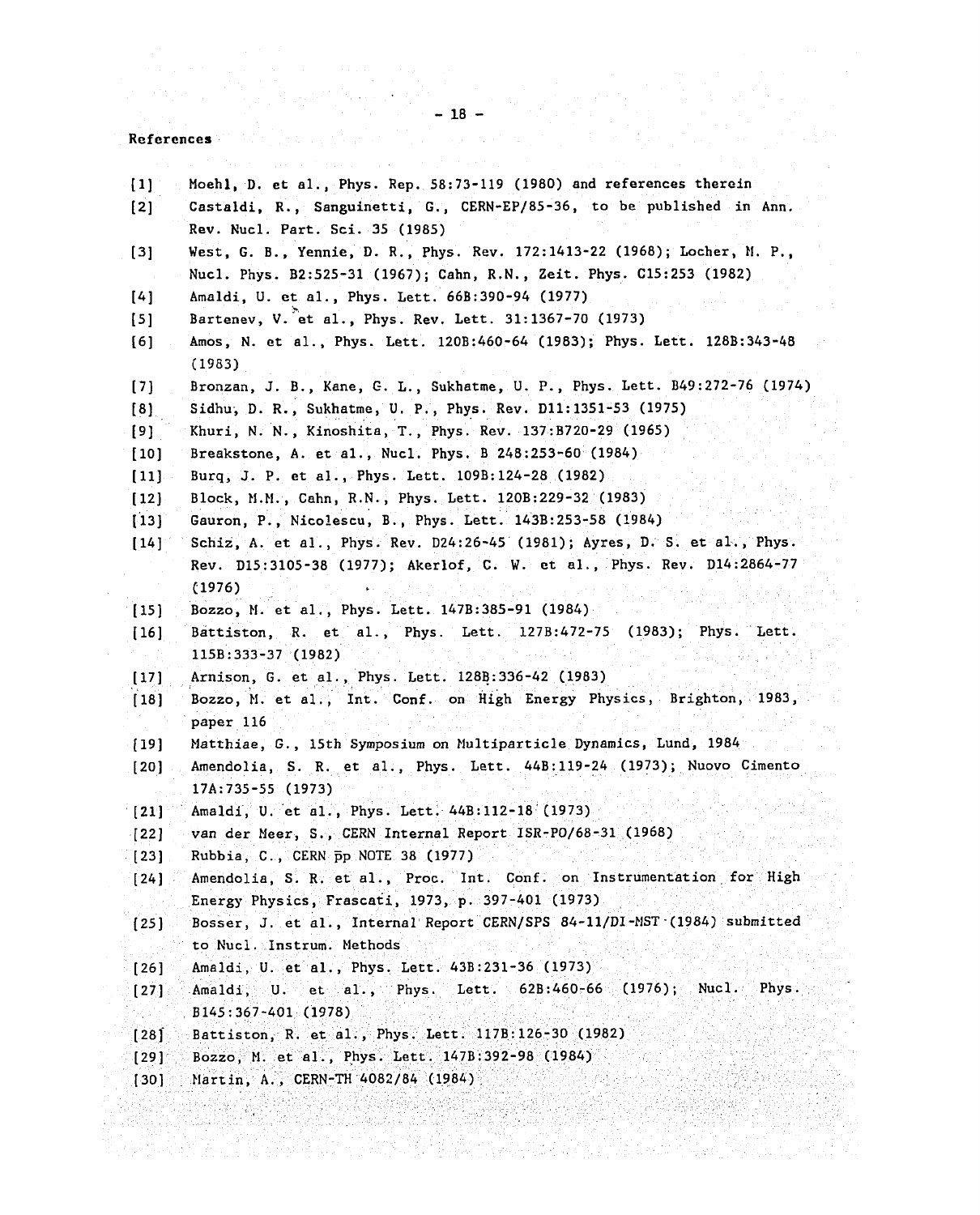- (31) Yodh, G. B., Pal, T., Trefil, S. J., Phys. Rev. Lett. 28:1005-8 (1972) (31) Yodh, G. B., Pal, T., Trefil, S. J., Phys. Rev. Lett. 28:1005 8 (1972)
- [32] Heisenberg, W., Kosmische Strahlung. Berlin: Springer-Verlag, [32] Heisenberg, W., Kosmische Strahlung. Berlin: Springer-Verlag, p. 148 (1953) p. 148 (1953)
- (33] Cheng, H., Wu, T. T., Phys. Rev. Lett. 24:1456-60 (1970) [33] Cheng, H., Wu, T. T., Phys. Rev. Lett. 24:1456 60 (1970)
- [34] Carboni, G. et al., CERN-EP/84-163 (1984), submitted to Nucl. Phys. B [34] Carboni, G. et al., CERN-EP/84 163 (1984), submitted to Nucl. Phys. B
- [35] Block, M.M., Cahn, R.N., preprint LBL-17522, submitted to Rev. Mod. Phys.
- [36] Lukaszuk, L., Nicolescu, B., Lett. Nuovo Cimento 8.405-13 (1973); Kang, [36] Lukaszuk, L., Nicolescu,. B., Lett. Nuovo Cimento 8;405 13 (1973); Kang, K. , Nicolescu, B., Phys. Rev. Dll:2461-65 (1975); Gauron, P., Nicolescu, K., Nicolescu, B., Phys. Rev. Dl1:261 65 (1975); Gauron, P., Nicolescu, B., Phys. Lett. 124B:429-34 (1983) B., Phys. Lett. 124B:429 34 (1983)
- [37] Amaldi, U., Schubert, K. R., Nucl. Phys. B166:301-20 (1980)
- [38] Henzi, R., Valin, P., Phys. Lett. 132B:443-48 (1983); Phys. Lett. [38] Henzi, R., Valin, P., Phys. Lett. 132B:4348 (1983); Phys. Lett. 149B:239-44 (1984); paper submitted to the 22nd Int. Conf. on High Energy 149B:239 44 (1984); paper submitted to the 22nd Int. Conf. on High Energy Physics, Leipzig, 1984; Henzi, R., Proc. 4th Topical Workshop on Physics, Leipzig, 1984; Henzi, R., Proc..' 4th Topical Workshop on Proton-Antiproton Physics, Berne, 1984. CERN 84-09 p. 314-21 (1984); Valin, P., Z. Phys. C25:259-67 (1984) Valin, P., Z. Phys. C25:25967 (1984)
- [39] Martin, A., Proc. 4th Topical Workshop on Proton-Antiproton Physics, [39] Martin, A., Proc. 4th Topical Workshop on Proton-Antiproton Physics, Berne, 1984. CERN 84-09 p. 308-13 (1984) And Soldier and Sea
- [40] Baumel, J., Feingold, M., Moshe, M., Nucl. Phys. B198:13-25 (1982); [40] Baumel, J., Feingold, H., Moshe, M., Nucl.干 Phys. B198:13 25 (1982); White, A. R., Fermilab preprint CONF 82/16-THY (1982); Baig, M., Bartels, J., Dash, J., W., Nucl. Phys. B237:502-24 (1984)
- [41] Wu, T. T., Yang, C. N., Phys. Rev. 137:B708-16 (1965); Byers, N., Yang, C. N., Phys. Rev. 142:976-81 (1966); Chou, T. T. , Yang, C. N., Proc. 2nd C. N., Phys. Rev. 142:976 81 (1966); Chou, T. T., Yang, C. N., Proc. 2nd Int. Conf. on High Energy Physics and Nuclear Structure, Rehovoth, 1967, ed. G. Alexander. Amsterdam: North Holland, p. 348-59 (1967); Chou, T. T., Yang, C. N., Phys. Rev. 170:1591-96 (1968); Durand, L., Lipes, R., Phys. Rev. Lett. 20:637-40 (1968)
- [42] Cheng, H., Walker, J. K., Wu, T. T., Phys. Lett. 44B:97-101 (1973); [42J Cheng, H., Walker, J. K., Wu, T. T., Phys. Lett. 44B: 97 101' (1973); Bourrely, C;; Soffer, J., Wu, T. T., Phys. Rev. D19:3249-60 (1979); Nucl. Phys. B247:15-28 (1984); preprint CPT 84/PE.1674 (1984)

경우 방송 시간 화지

n album a la

Malaysian

- [43] Hayot, F., Sukhatme, U. P., Phys. Rev. D10:2183-85 (1974); Chou, T. T., Yang, C. N., Phys. Rev. D19:3268-73 (1979).
- $[44]$  Ter-Martirosyan, K. A., paper submitted to the 22nd Int. Conf. on High Energy Physics, Leipzig, 1984 and references therein

 $E_{\rm{max}}$ 

" Ago (전화) 1705

in an gCogo

37) Gallery State State

Angkaratan

1000 - 21 XX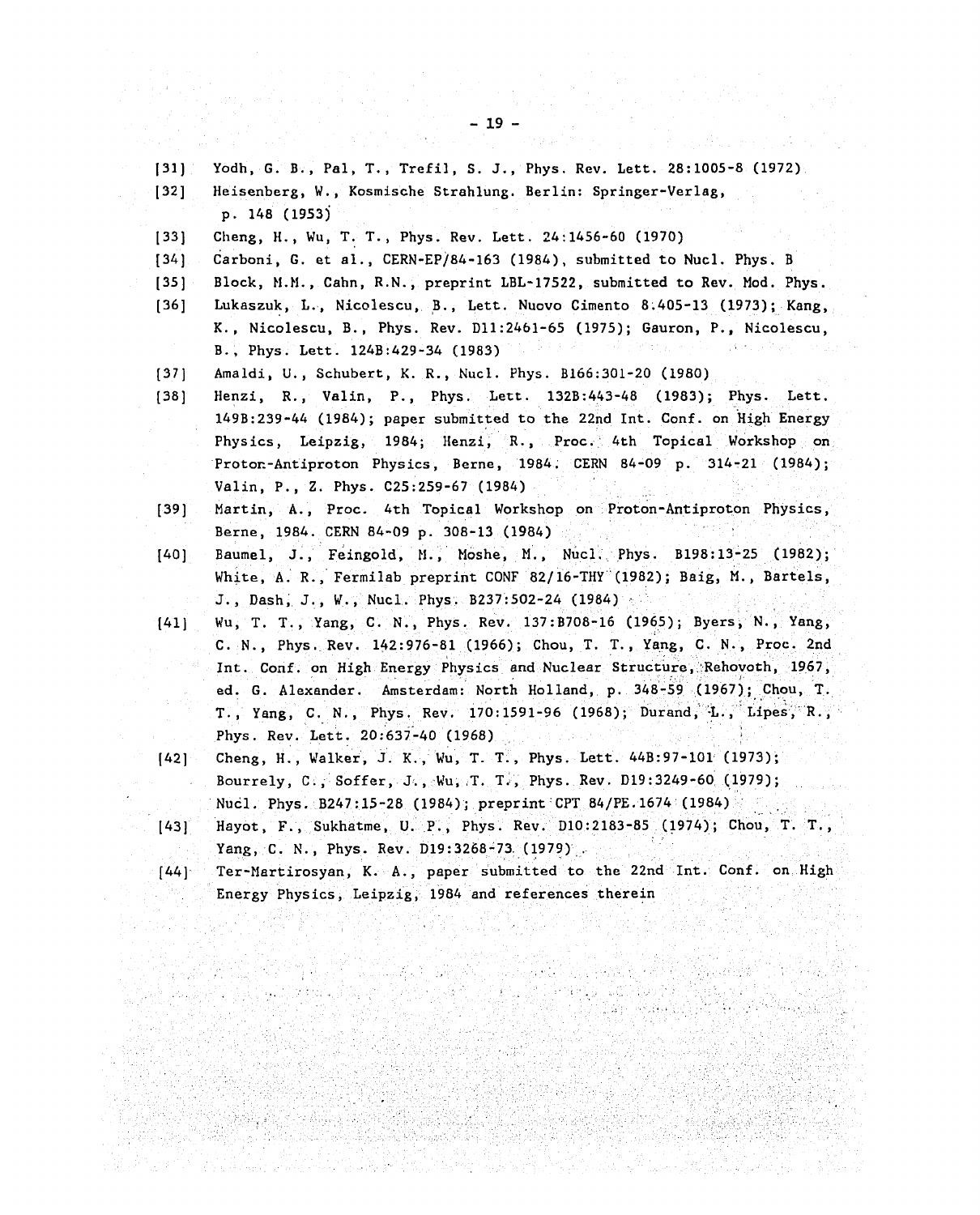

Figure 1. Summary of high-energy data on the real part p for pp and pp forward elastic scattering (from Reference [6] ); the curve represents the dispersion relation fit of Reference [4].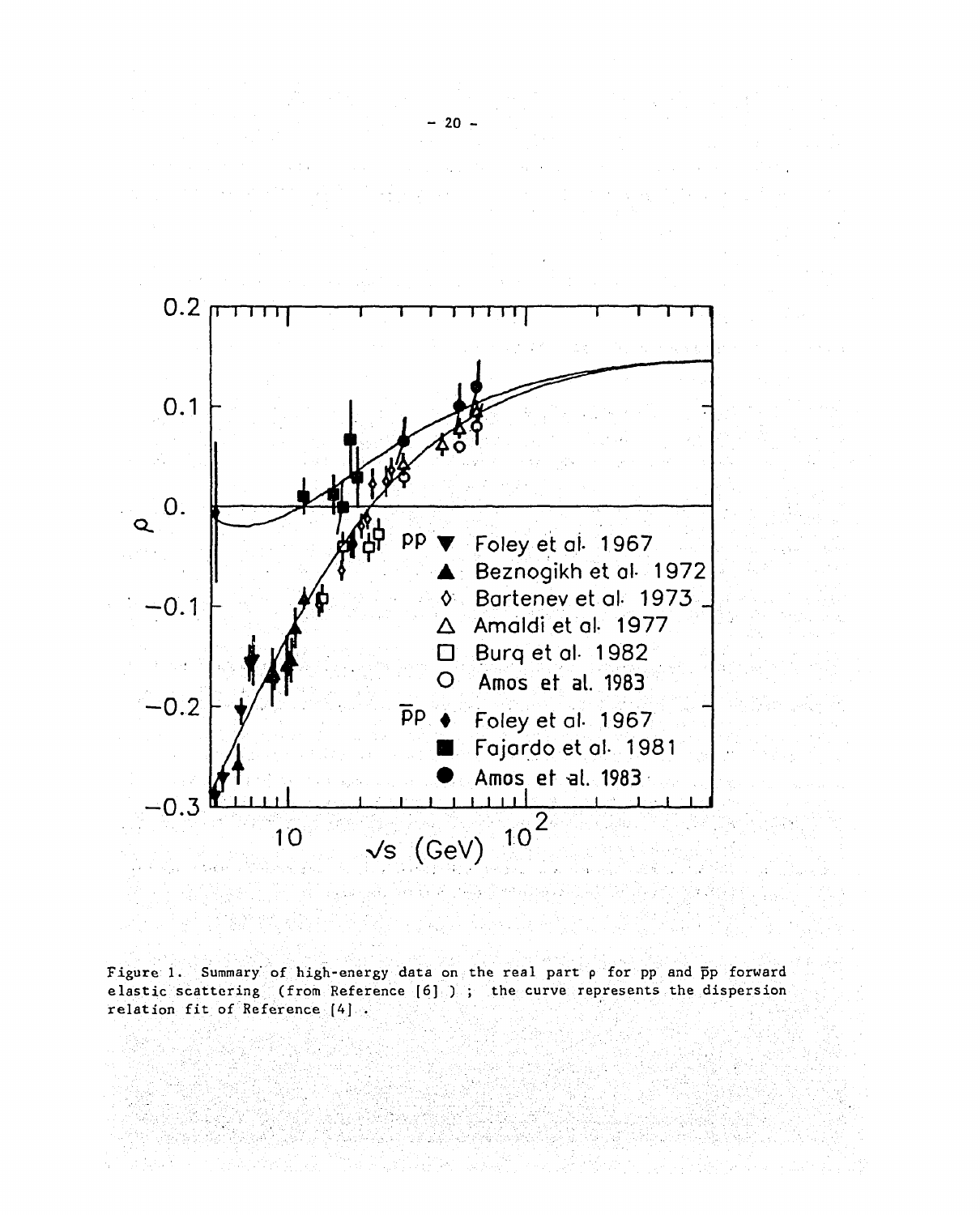

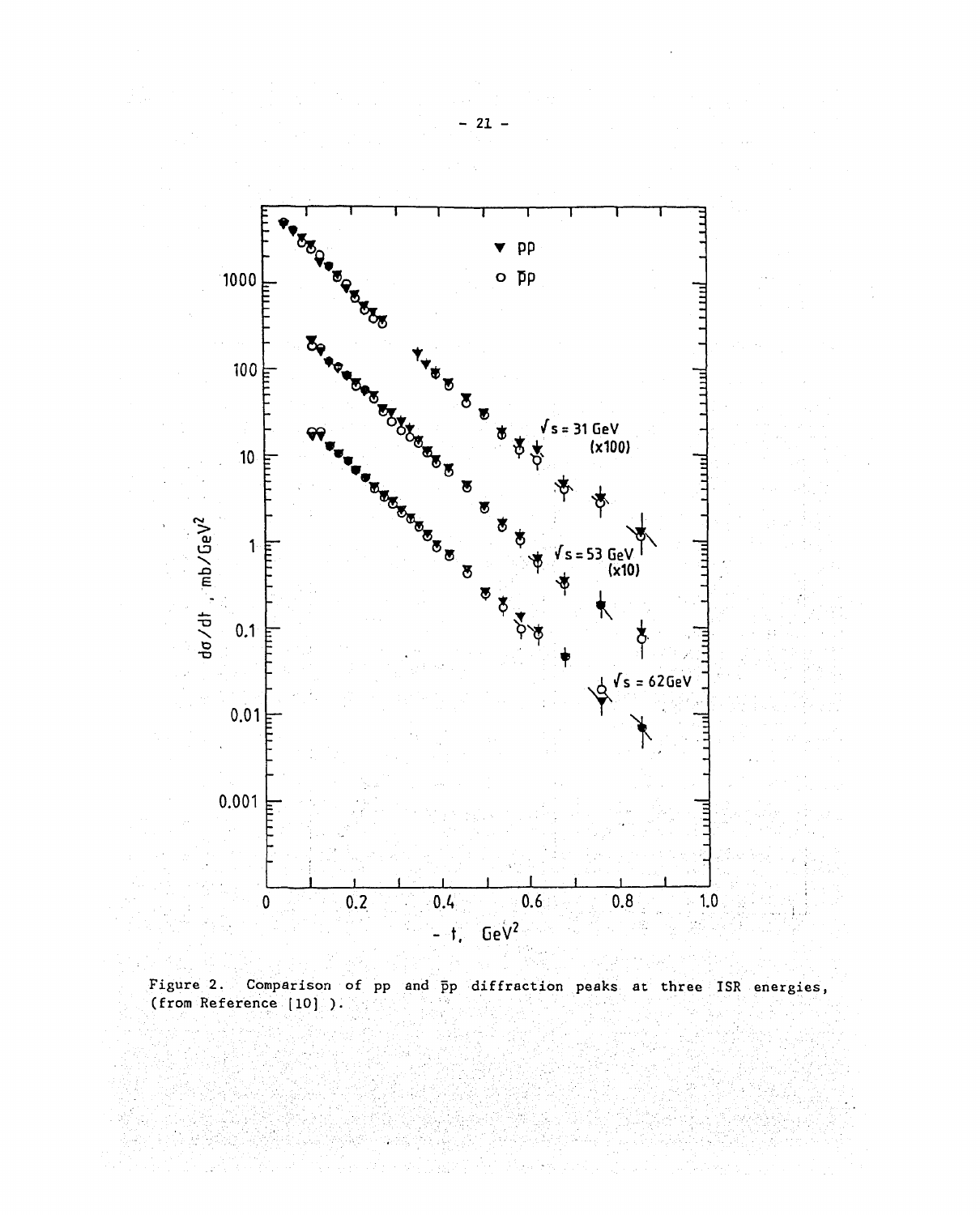

 $\mathbf{I}$ **22** 

 $\mathbf{I}$ 

Figure 3. A compilation of slopes of pp and pp diffraction peaks (black points and open points, respectively) as a function of energy; (a) in the forward direction (early, low statistics measurements at the SPS Collider [16] [17] have not been included); (b) around  $-t \approx 0.2$  GeV<sup>2</sup> (from References [10] [11] ).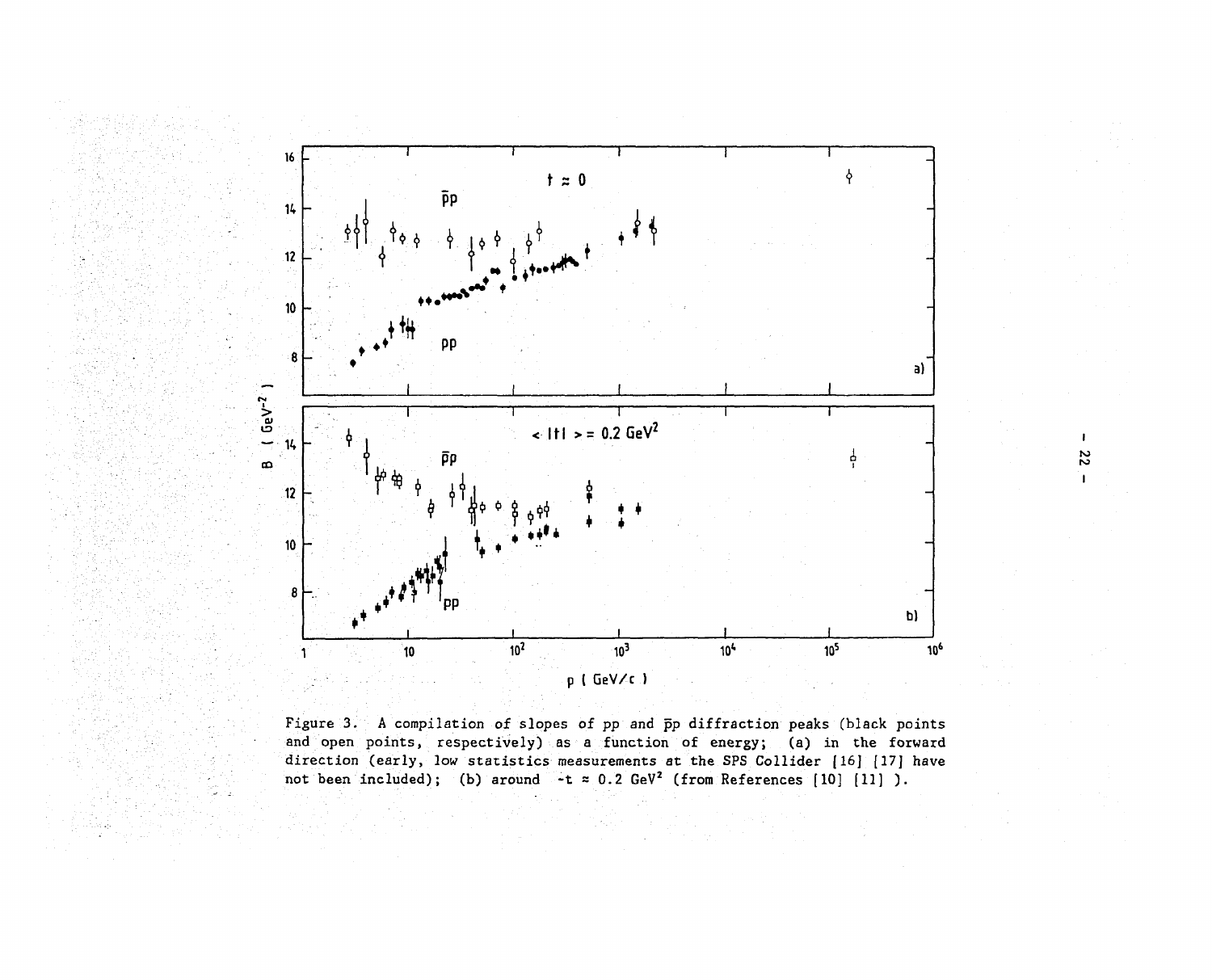

Figure 4. Elastic differential cross-section for pp at /s = 546 GeV; the lines are single-exponential fits below and above -t = 0.15 GeV<sup>2</sup> (from Reference  $[15]$  ).  $\bar{p}p$  at  $\sqrt{s}$  = 546 GeV; the Elastic differential cross-section for  $\bar{p}p$  at  $\sqrt{s} = 546$  GeV; the ingle-exponential fits below and above -t = 0.15 GeV<sup>2</sup> (from Reference single-exponential fits below and above -t Figure 4. lines are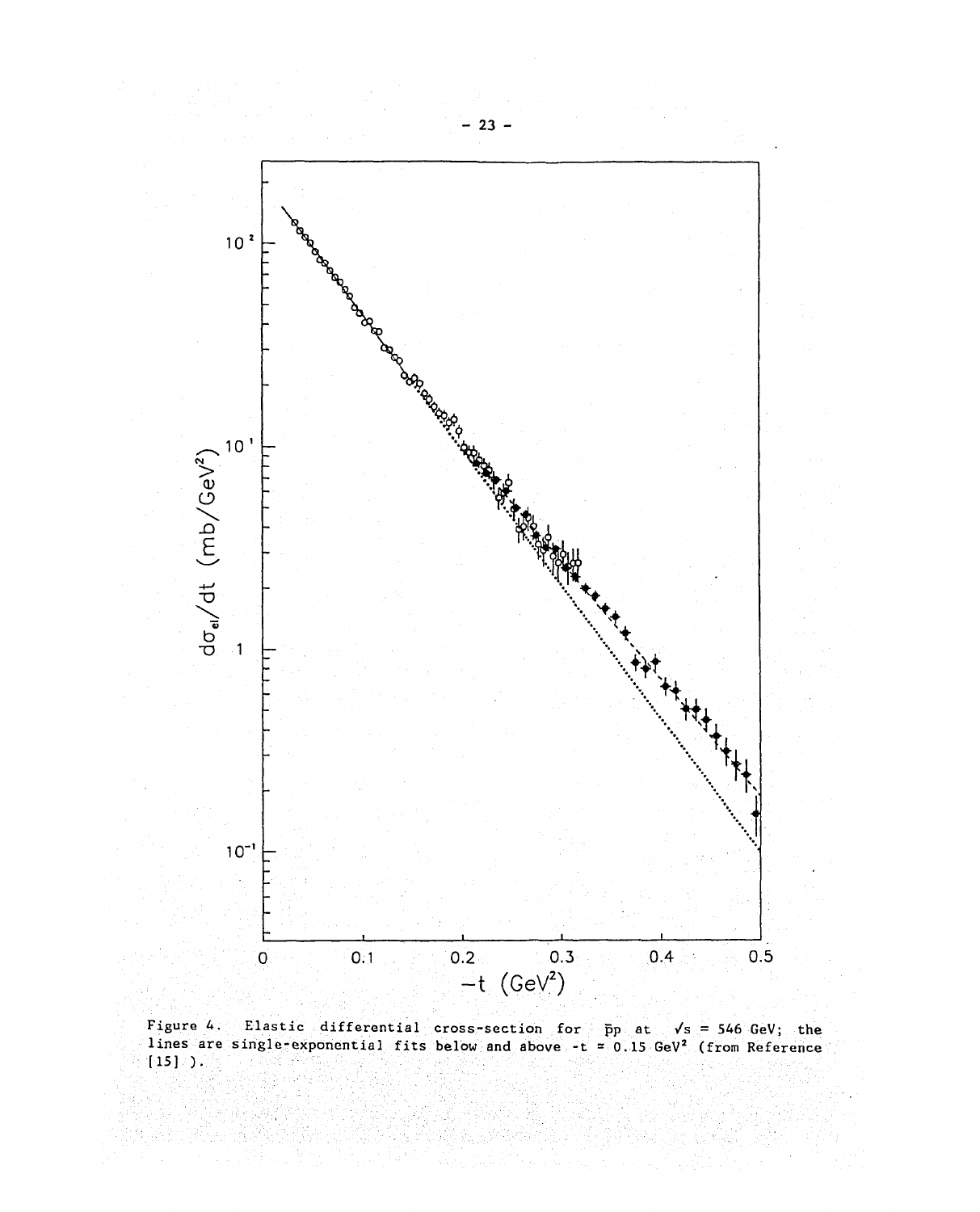

Figure 5. Local slope of the elastic diffract in peak as a function of t (from Reference [19] ): (a) for  $\bar{p}p$  at  $\sqrt{s}$  = 546 GeV; (b) for pp at  $\sqrt{s}$  = 53 GeV. The horizontal bars indicate the t-interval in which the exponential fit was performed.

 $\mathbf{I}$ 24  $\mathbf{r}$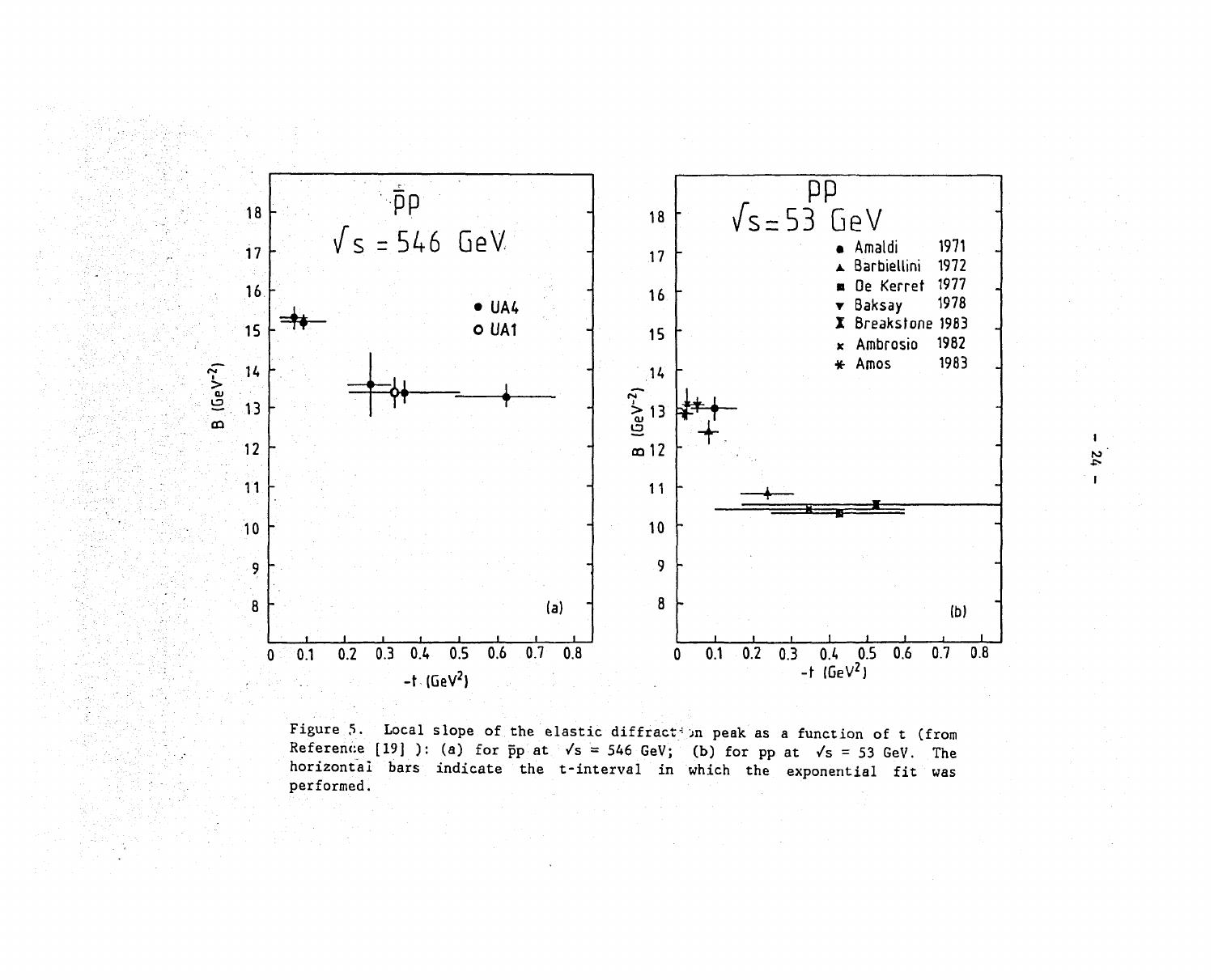

Figure 6. Total cross-section data for pp and pp scattering (early, low statistics measurements at the SPS Collider (17] (28] are not shown). The curve represents the dispersion relation fit of Reference [4]. Figure 6. Total cross-section data for pp and pp scattering (early, low scatistics measurements at the SPS Collider (17] (28] are not shown). The curve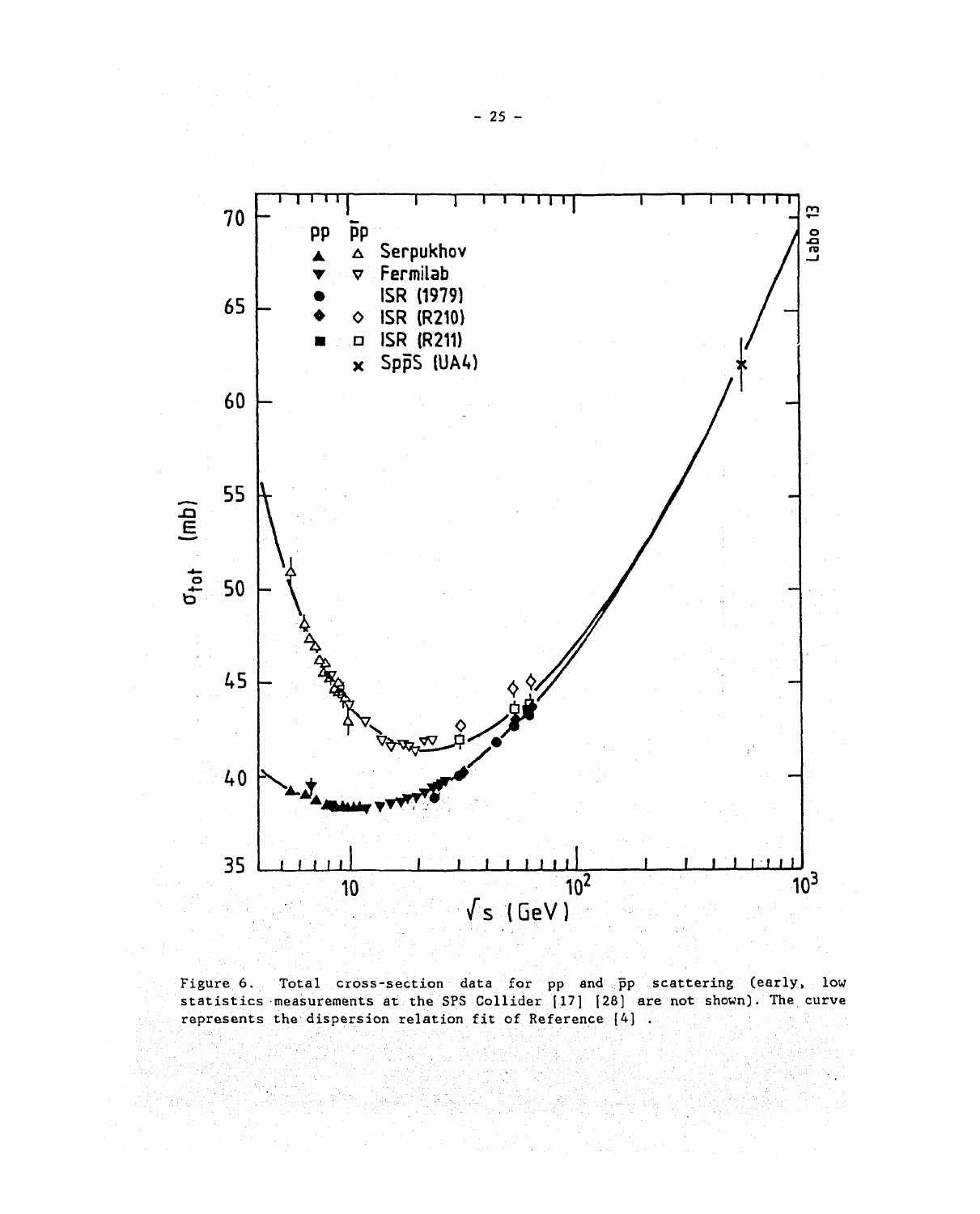